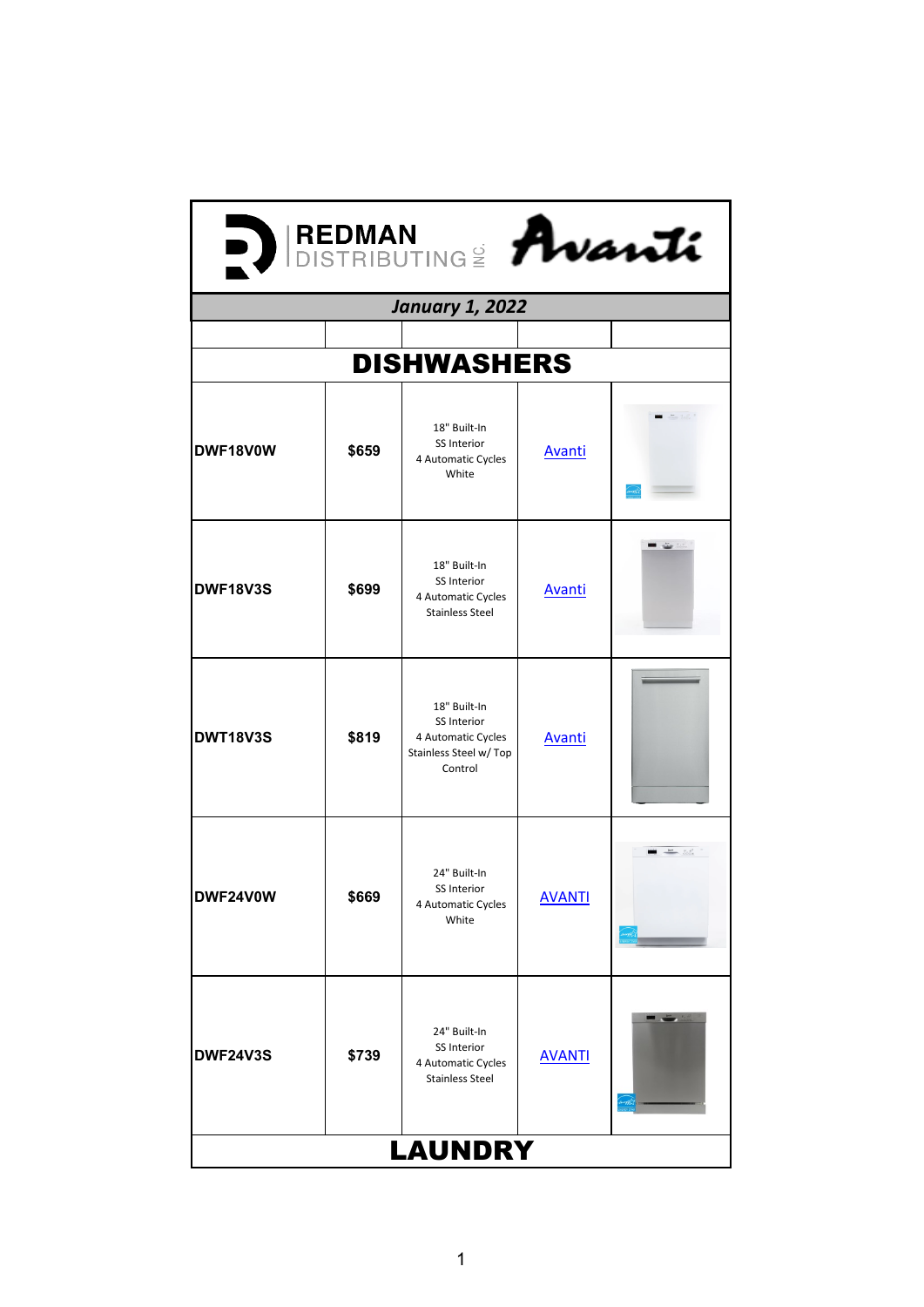| STW16DOW                | \$729   | 1.6 CF Top Load<br>Washer<br>Portable /<br>Freestanding<br>4 Load Size Selections<br><b>Electronic Controls</b>                                                         | <b>Avanti</b> |             |  |  |  |
|-------------------------|---------|-------------------------------------------------------------------------------------------------------------------------------------------------------------------------|---------------|-------------|--|--|--|
| STW30D0W                | \$985   | 3.0 CF Top Load<br>Washer<br>Portable /<br>Freestanding<br>4 Load Size Selections<br><b>Electronic Controls</b>                                                         | <b>Avanti</b> |             |  |  |  |
| SLTW37D0W               | \$1,249 | 3.7 CF TOP LOAD<br>WASHER / AGITATOR<br>WASHER / CYCLE<br>SELECTOR KNOB WITH<br><b>TOUCH CONTROLS</b><br>AND DISPLAY / 12<br>AUTOMATIC WASH<br><b>CYCLES / WHITE</b>    | <b>Avanti</b> | Coming Soon |  |  |  |
| <b>ARWDF129(NA).1</b>   | \$1,689 | 24" Combo<br>Washer/Dryer,<br>1200RPM, 13 Wash/3<br>Dry Cycles, Super Silent<br>Tech., 15 lb Wash/ 11<br>Ib Dry Cycle, White<br>Finish                                  | Splendide     | EEDOR BI    |  |  |  |
| <b>WATER DISPENSERS</b> |         |                                                                                                                                                                         |               |             |  |  |  |
| <b>ZJ007-IS</b>         | \$89    | Includes a large<br>capacity refillable<br>water bottle, 2 Pack<br>ZeroWater patented<br>Ion Exchange filters &<br>the digital TDS meter<br>to measure water<br>quality | <b>Avanti</b> |             |  |  |  |